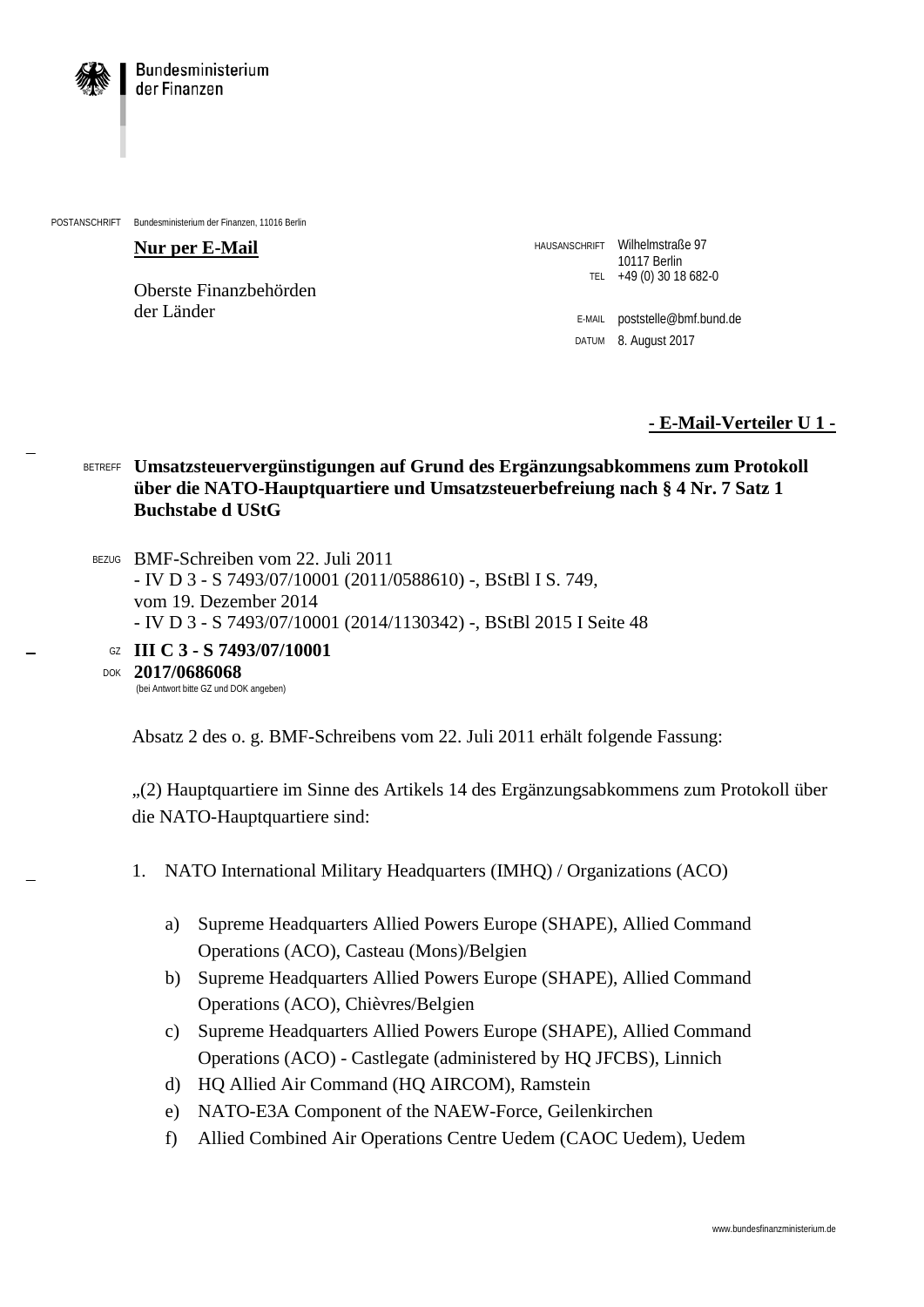- 2. NATO International Military Headquarters (IMHQ) / Organizations (ACT)
	- a) HO Supreme Allied Commander Transformation (HO SACT), Norfolk/US $A<sup>1</sup>$  $A<sup>1</sup>$  $A<sup>1</sup>$
	- b) NATO School, Oberammergau
	- c) Joint Air Power Competence Centre (JAPCC), Kalkar
	- d) Confined and Shallow Waters COE (CSW COE), Kiel
	- e) Military Engineering COE (MILENG COE), Ingolstadt
	- f) COE for Military Medicine (NATO MILMED COE) Deployment Health Surveillance Capability (DHSC), München
- 3. Headquarters NATO Rapid Deployable Corps (HQ NRDC) / Headquarters NATO Rapid Deployable Maritime Component Command (HQ NRDMCC)

HQ First German-Netherlands Corps [1(GE/NL) Corps HQ or HRF HQ 1(GE/NL) Corps], Münster (Westfalen)

- 4. NATO Communication and Information Systems (CIS) Group / NATO Signal Battalions / Deployable CIS Modules (DCMs), part of ACO
	- a) HQ, First NATO Signal Battailon (1NSB), Wesel
	- b) Maintenance and Support Company (M&S COY), 1NSB, Wesel
	- c) DEU DCMs, 1NSB, Wesel
	- d) GBR DCM, 1NSB, Elmpt
- 5. NATO Communication and Information Systems (CIS) / NCIA / CIS support to IMHQ and ACO/ACT Activities
	- a) CSU Ramstein, Ramstein
	- b) CSU Uedem, Uedem
- 6. NATO Communication and Information Systems (CIS) / NCIA SGT
	- a) NDET SGT F2 Euskirchen, Euskirchen
	- b) NDET SGT F20 Bad Bergzabern, Bad Bergzabern

<span id="page-1-0"></span><sup>&</sup>lt;sup>1</sup> Als Rechtsnachfolger von SHAPE gilt das HQ SACT als Hauptquartier im Sinne von Artikel 1 Buchstabe c Ziffer i des Ergänzungsabkommens zum Protokoll über die NATO-Hauptquartiere.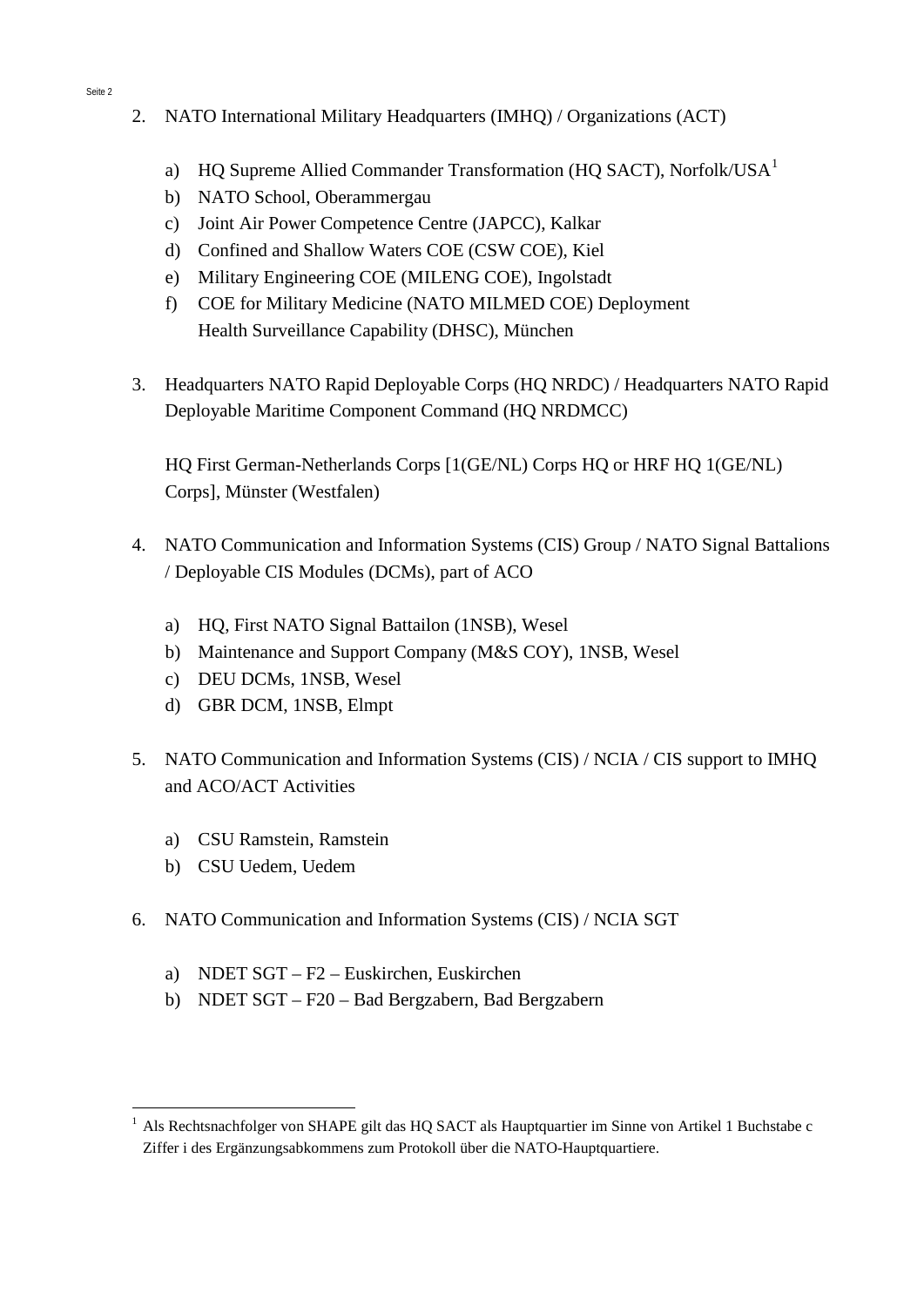7. Andere

EF 2000 Transhipment Depot, Erding".

Die Nummern 1 bis 6 des Absatzes 3 des o. g. BMF-Schreibens vom 22. Juli 2011, in denen die im übrigen Gemeinschaftsgebiet ansässigen Hauptquartiere im Sinne von Artikel 1 des Protokolls über die NATO-Hauptquartiere aufgeführt sind, werden durch die folgenden Nummern 1 bis 8 ersetzt:

- ",1. NATO International Military Headquarters (IMHQ) / Organizations (ACO)
	- a) Supreme Headquarters Allied Powers Europe (SHAPE), Allied Command Operations (ACO), Casteau (Mons)/Belgien
	- b) Supreme Headquarters Allied Powers Europe (SHAPE), Allied Command Operations (ACO), Chièvres/Belgien
	- c) HQ Allied Joint Force Command Brunssum (HQ JFC Brunssum or HQ JFCBS), Brunssum/Niederlande
	- d) HQ Allied Joint Force Command Naples (HQ JFC Naples or HQ JFCNP), Neapel/Italien
	- e) HQ Allied Maritime Command (HQ MARCOM), Northwood/Großbritannien
	- f) Allied Command Counter-Intelligence (ACCI), Casteau (Mons)/Belgien
	- g) NATO Joint Electronic Warfare Core Staff (JEWCS), Yeovilton/Großbritannien
	- h) NATO Airborne Early Warning Force Command HQ (NAEW-FC HQ), Casteau (Mons)/Belgien
	- i) Early Warning Squadron Number 8, Waddington/Lincolnshire, Großbritannien
	- j) NATO Special Operations Headquarters (NSHQ), Casteau (Mons)/Belgien
	- k) NATO Intelligence Fusion Centre (NIFC), Molesworth/Großbritannien
	- l) Tactical Leadership Programme (TLP), Albacete/Spanien
	- m) Deployable Air Command and Control Centre (DACCC), Poggio Renatico/Italien
	- n) Allied Combined Air Operations Centre Torrejón (CAOC Torrejón), Torrejón/Spanien
	- o) Deployable Air Control Centre / Recognized Air Production Centre / Sensor Fusion Posts Nieuw-Milligen (DARS Nieuw-Milligen), Nieuw-Milligen/Niederlande
	- p) Common Regional Initial Air Command and Control System (ACCS) Program Regional Program Office (CRIAP-RPO), Brüssel/Belgien
- 2. NATO International Military Headquarters (IMHQ) / Organizations (ACT)
	- a) SACT Representative Europe (SACTREPEUR), Brüssel/Belgien

Seite 3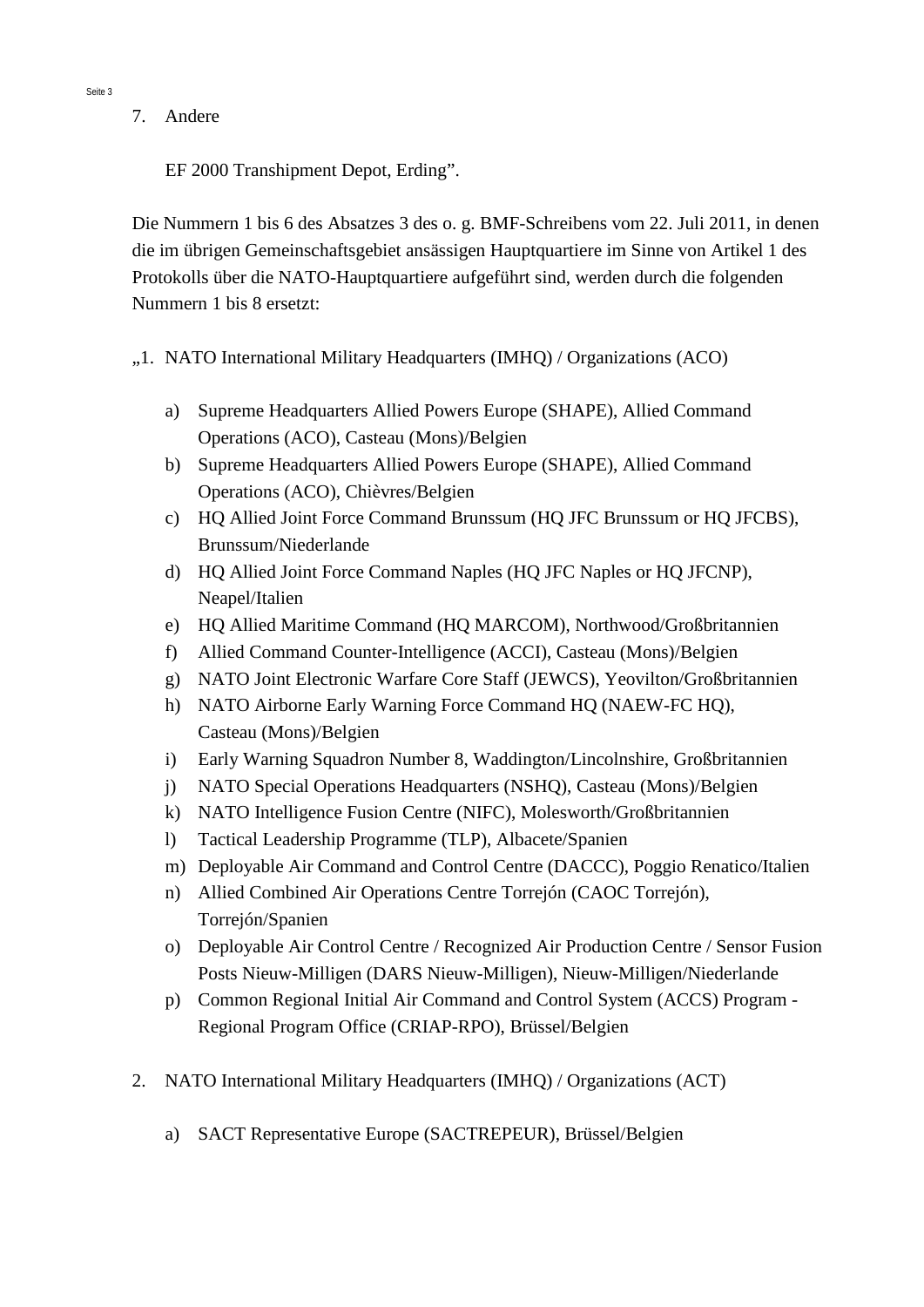- Seite 4 b) Allied Command Transformation Staff Element Europe (ACT SEE), Casteau (Mons)/Belgien
	- c) Joint Force Training Centre (JFTC), Bydgoszcz/Polen
	- d) Joint Analysis & Lessons Learned Centre (JALLC), Monsanto/Portugal
	- e) NATO Defence College (NDC), Rom/Italien
	- f) NATO Maritime Interdiction Operations Training Centre (NMIOTC), Souda Bay/Griechenland
	- g) Civil-Military Co-operation COE (CIMIC COE), Den Haag/Niederlande
	- h) Command & Control COE (C2 COE), Utrecht/Niederlande
	- i) Cooperative Cyber Defense COE (CCD COE), Tallinn/Estland
	- j) Joint Chemical, Biological, Radiological & Nuclear Defence COE (JCBRN Defence COE), Vyskov/Tschechische Republik
	- k) COE for Military Medicine (NATO MILMED COE), Budapest/Ungarn
	- l) NATO Human Intelligence COE (NATO HUMINT COE), Oradea/Rumänien
	- m) Counter-Improvised Explosive Devices COE (CIED COE), Madrid/Spanien
	- n) Explosive Ordnance Disposal COE (EOD COE), Trencin/Slowakei
	- o) NATO Modelling & Simulation COE (NATO M&S COE), Rom/Italien
	- p) Energy Security COE (ENSEC COE), Wilna/Litauen
	- q) NATO Military Police COE (NATO MP COE), Bydgoszcz/Polen
	- r) Multinational Mountain Warfare COE (NATO MW COE), Poljce/Slowenien
	- s) NATO Strategic Communications COE (STRATCOM COE), Riga/Lettland
	- t) Crisis Management and Disaster Response COE (CMDR COE), Sofia/Bulgarien
	- u) NATO Stability Policing COE (NATO SP COE), Vicenza/Italien
	- 3. Headquarters NATO Rapid Deployable Corps (HQ NRDC) / Headquarters NATO Rapid Deployable Maritime Component Command (HQ NRDMCC)
		- a) HQ NATO Rapid Deployable Corps Spain (HQ NRDC-SP), Valencia/Bétera, Spanien
		- b) HQ NATO Rapid Deployable Corps Italy (HQ NRDC-ITA), Solbiate Olona/ Mailand, Italien
		- c) HQ Rapid Reaction Corps France (HQ RRC-FR), Lille/Frankreich
		- d) HQ NATO Rapid Deployable Corps Greece (HQ NRDC-GR), Thessaloniki/Griechenland
		- e) HQ Allied Rapid Reaction Corps (HQ ARRC), Gloucester/Großbritannien
		- f) HQ Multinational Corps Northeast (HQ MNC NE), Stettin/Polen
		- g) HQ Multinational Division Southeast (HQ MND SE), Bukarest/Rumänien
		- h) HQ Navel Striking and Support Forces NATO (HQ STRIKFORNATO), Lissabon/Portugal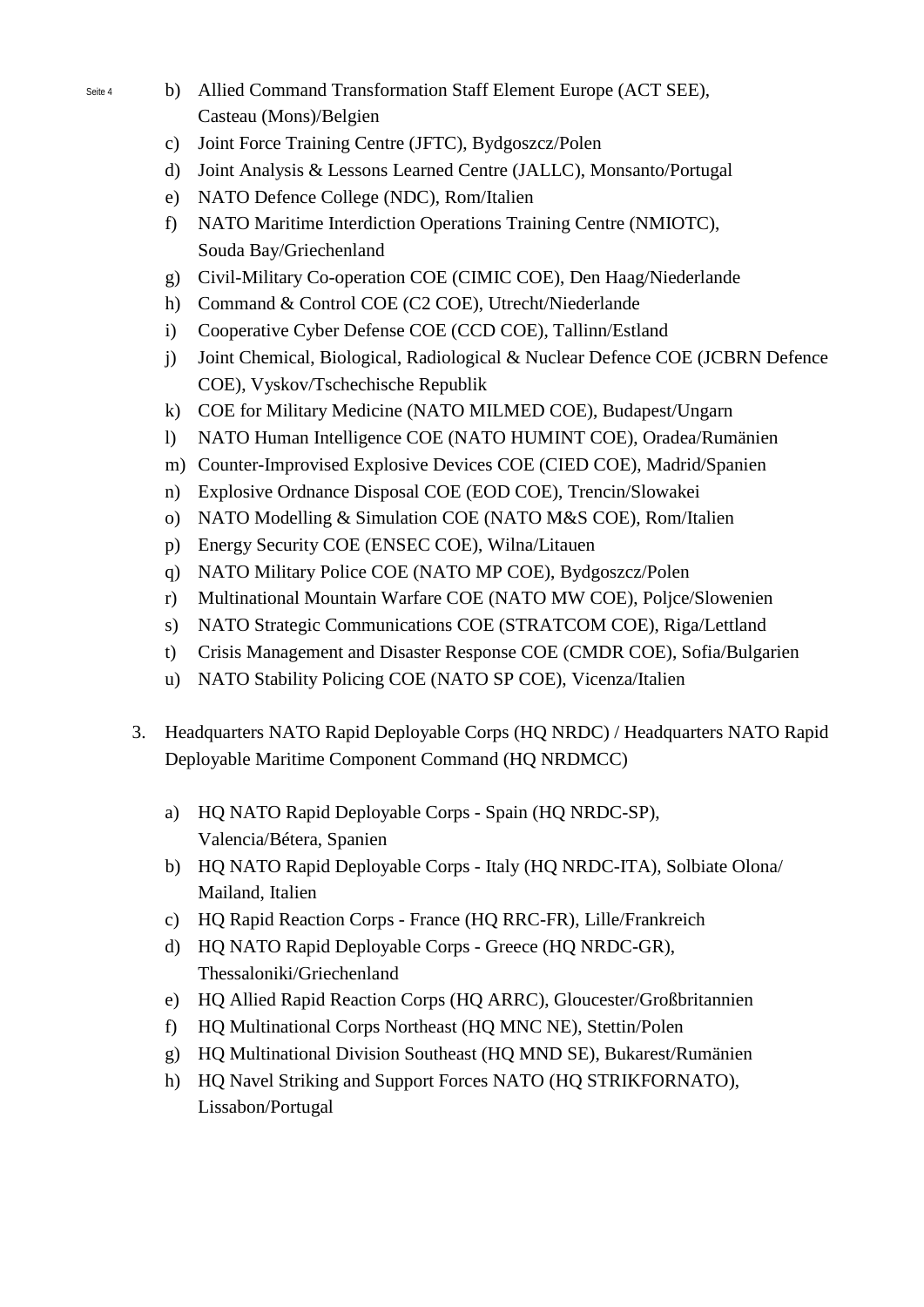- Seite 5 i) High Readiness Forces Maritime Spanish HQ [HRF (M) SP HQ or SPMARFOR HQ], Rota (Cadiz)/Spanien
	- j) High Readiness Forces Maritime United Kingdom HQ [HRF (M) UK HQ or UKMARFOR HQ], Portsmouth/Großbritannien
	- k) HO NRDMCC IT (ITMARFOR HO), Tarent/Italien
	- l) HQ NRDMCC FR (FRMARFOR HQ), Toulon/Frankreich
	- m) NATO Force Integration Unit Bulgaria (NFIU BGR), Sofia/Bulgarien
	- n) NATO Force Integration Unit Estonia (NFIU EST), Tallinn/Estland
	- o) NATO Force Integration Unit Latvia (NFIU LVA), Riga/Lettland
	- p) NATO Force Integration Unit Lithuania (NFIU LTU), Wilna/Litauen
	- q) NATO Force Integration Unit Poland (NFIU POL), Bydgoszcz/Polen
	- r) NATO Force Integration Unit Romania (NFIU ROU), Bukarest/Rumänien
	- s) NATO Force Integration Unit Hungary (NFIU HUN), Szekesfehervar/Ungarn
	- t) NATO Force Integration Unit Slovakia (NFIU SVK), Bratislava/Slowakei
	- 4. NATO Communication and Information Systems (CIS) Group / NATO Signal Battalions / Deployable CIS Modules (DCMs)
		- a) NATO CIS Group Headquarters (NCISG HQ), Mons/Belgien
		- b) NATO CIS Group Headquarters Brunssum Detachment, Brunssum/Niederlande
		- c) DNK DCM, 1NSB, Hadersleben/Dänemark
		- d) HQ, Second NATO Signal Battailon (2NSB), Grazzanise/Italien
		- e) Maintenance and Support Company (M&S COY), 2NSB, Lago Patria/Italien
		- f) USA DCMs, 2NSB, Grazzanise/Italien
		- g) ITA DCMs, 2NSB, Grazzanise/Italien
		- h) ROU DCM, 2NSB, Bukarest/Rumänien
		- i) BGR DCM, 2NSB, Gorna Malina/Bulgarien
		- j) HQ, Third NATO Signal Battailon (3NSB), Bydgoszcz/Polen
		- k) Maintenance and Support Company (M&S COY), 3NSB, Bydgoszcz/Polen
		- l) POL DCM, 3NSB, Bydgoszcz/Polen
		- m) CZE DCM, 3NSB, Lipnik Nad Becvou/Tschechische Republik
		- n) SVK DCM, 3NSB, Ruzomberok/Slowakei
		- o) LTU DCM, 3NSB, Wilna/Litauen
		- p) HUN DCM, 3NSB, Szekesfehervar/Ungarn
	- 5. NATO Communication and Information Systems (CIS) / NCIA / CIS support to IMHQ and ACO/ACT Activities
		- a) CSE Athens, Athen/Griechenland
		- b) HQ NCI Agency Brussels, Brüssel/Belgien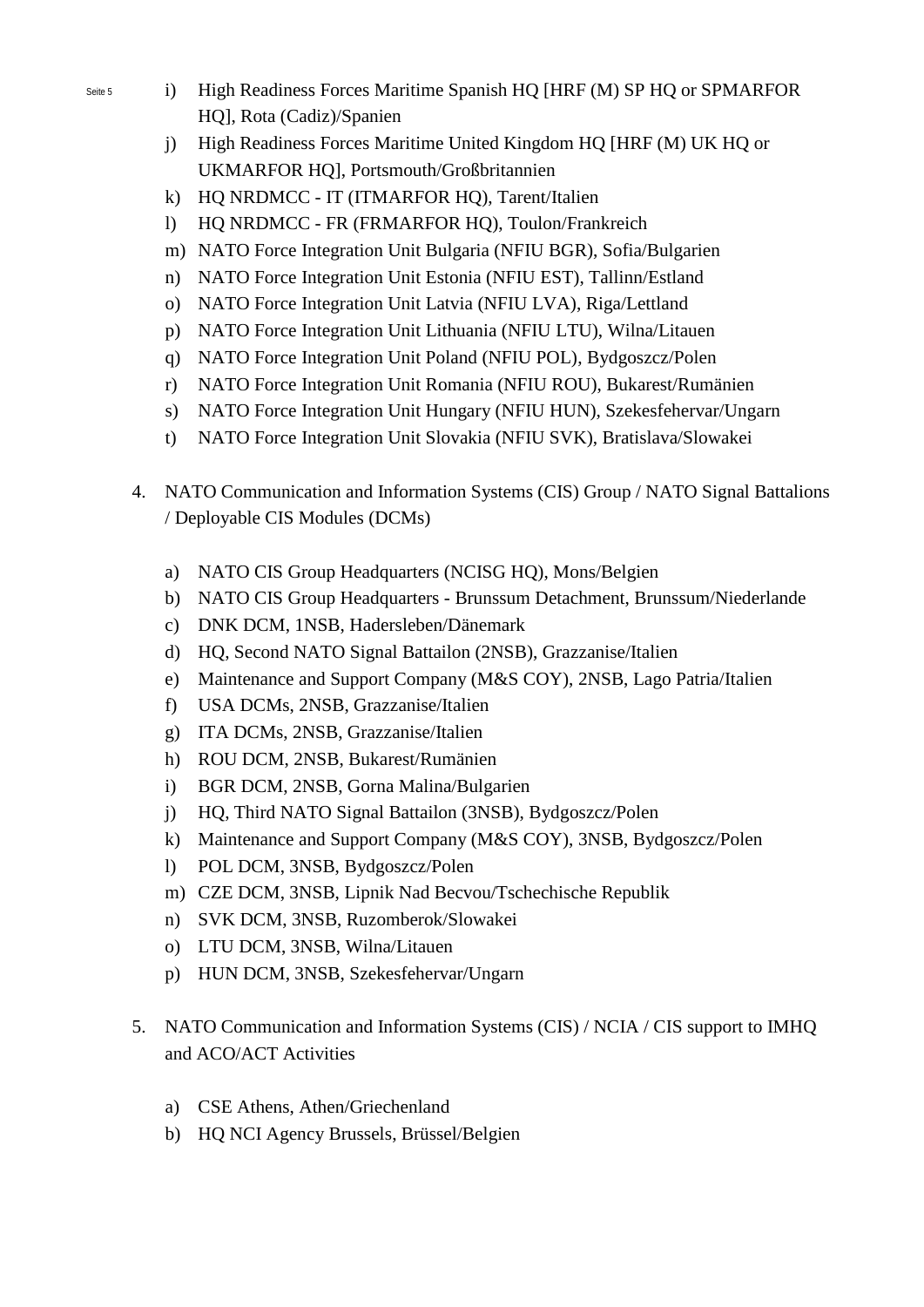- Seite 6 c) CSU Brussels, Brüssel/Belgien
	- d) CSSC Brunssum, Brunssum/Niederlande
	- e) CSU Brunssum, Brunssum/Niederlande
	- f) CSU Bydgoszcz, Bydgoszcz/Polen
	- g) CSE La Spezia, La Spezia/Italien
	- h) CSU Lisbon, Lissabon (Oeiras)/Portugal
	- i) CSU Mons, Mons/Belgien
	- j) NCI Agency Mons, Mons/Belgien
	- k) CSU Naples, Neapel/Italien
	- l) CSU Northwood, Northwood/Großbritannien
	- m) CSU Poggio-Renatico, Poggio Renatico/Italien
	- n) CSU Sigonella, Sigonella/Italien
	- o) NCI Agency The Hague, Den Haag/Niederlande
	- p) CSU Torrejón, Torrejón/Spanien
	- q) CSE Yeovilton, Yeovilton/Großbritannien
	- 6. NATO Communication and Information Systems (CIS) / NCIA School and Programing Support to IMHQ
		- a) NCISS, Latina/Italien
		- b) NATO Programming Centre, Glons/Belgien
	- 7. NATO Communication and Information Systems (CIS) / NCIA SGT
		- a) NDET SGT F1 Kester, Kester/Belgien
		- b) NDET SGT F4 Oakhanger, Oakhanger (Bordon)/Großbritannien
		- c) SGT F07 Tarquinia, Tarquinia/Italien
		- d) NDET SGT F7 Civitavecchia, Civitavecchia/Italien
		- e) NDET SGT F11 Atalanti, Atalanti/Griechenland
		- f) SGT F12 Costa Da Caparica, Costa Da Caparica/Portugal
		- g) NDET SGT F12 Fonte da Telha (Lisbon), Fonte da Telha (Lissabon)/Portugal
		- h) NDET SGT F14 Lughezzano (Verona), Lughezzano (Verona)/Italien
	- 8. Andere
		- a) EF 2000 Transhipment Depot, Novara/Italien
		- b) EF 2000 Transhipment Depot, Torrejón/Spanien
		- c) Centre for Maritime Research and Experimentation (CMRE), La Spezia/Italien".